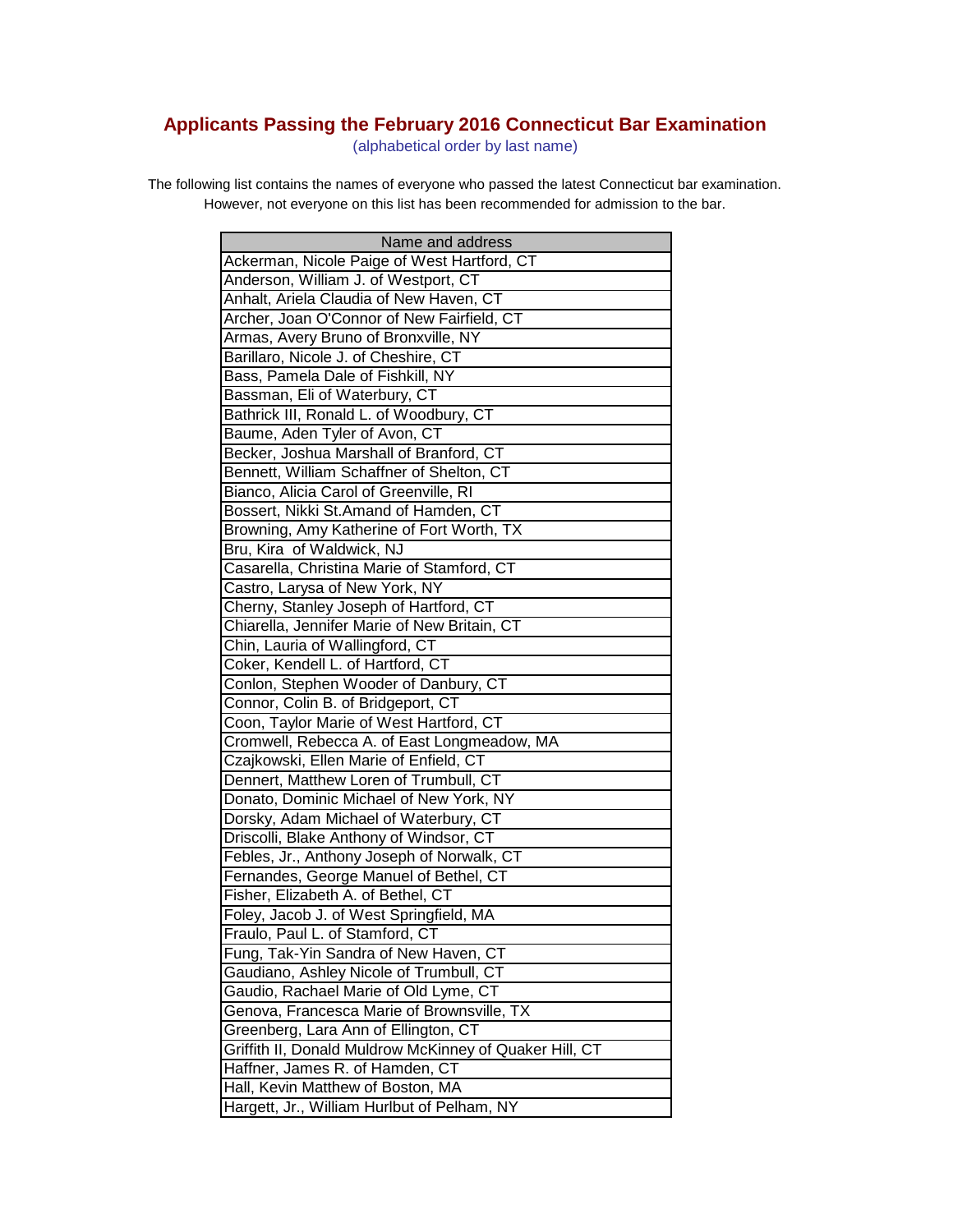| Hawk, Laura Nicole of Windsor Locks, CT           |
|---------------------------------------------------|
| Hentisz, Ksenya Chrystyna of Jersey City, NJ      |
| Herrick, Gregory Peter of Juno Beach, FL          |
| Hitson, Charles Peter of Simsbury, CT             |
| Hoff, Samuel Ryan of Brighton, MA                 |
| Israely, Ruth Lila of Weston, CT                  |
| Jacobson, Eva Hannah of West Hartford, CT         |
| Katz, Danalyn of Weston, CT                       |
| Kerr, Susan Pendleton of West Hartford, CT        |
| Knauer, Gina M. of Groton, CT                     |
| Kocian, Ashley Blake of Glastonbury, CT           |
| Kolinsky, Monica Ann of Westport, CT              |
| Kopera, Matthew E. of Glastonbury, CT             |
| Kurose, Stephanie Amanda of Norwalk, CT           |
| Larson, Dora Marietta of Palo Alto, CA            |
| Lawton, Amanda LeClerc of Dayville, CT            |
| Leung, Lawton C. of Brooklyn, NY                  |
| Levy, Jo-Ellen of Norwalk, CT                     |
| Lindenfeld, Judd Abram of New Haven, CT           |
| Llinas, J. Christopher of Ocean Pines, MD         |
| Luzzi, Jennifer Lisa of Westerly, RI              |
| Lynch, Michael Thomas of Simsbury, CT             |
| Mahon, Aimee Lynn of Branford, CT                 |
| Manzo, Nicole Marie of North Providence, RI       |
|                                                   |
| Marino, Alexsa A. of Middletown, CT               |
| Martin, Jonathan Jay of Riverside, CT             |
| Masciello, Daniel Paul of Hartford, CT            |
| Mastrianni, Jeffrey Michael of Unionville, CT     |
| McBride, Evan Michael of Folsom, CA               |
| McBride, Meredith Rieth of Apple Valley, MN       |
| McCoy, Meghan Brett of New Hartford, CT           |
| McMonigle, Ana L. of Rocky Hill, CT               |
| Miessau, Katharine Anderson of North Branford, CT |
| Millington, Stephen Albert of Brooklyn, NY        |
| Mitchell, Reese Burdette of Stratford, CT         |
| Motel, Kristen Marie of Oakville, CT              |
| Nagengast, Steven Edward of Mahwah, NJ            |
| Nigro, Sarah M. of Webster, MA                    |
| Ogden, Alix Roberts of Stonington, CT             |
| O'Neill, Rebecca Lynn of Killingworth, CT         |
| Osborne, Kimberly Loan of Watertown, CT           |
| Panico, Stephen Joseph of Stamford, CT            |
| Philbin, Andrew Stephen of Lancaster, MA          |
| Phillis, Keith Edward of Warren, RI               |
| Prudente, Emily Condell of Larchmont, NY          |
| Rago, Allison Ann of New York, NY                 |
| Ramoglou, Peter John of Stamford, CT              |
| Reale, Eva Jennifer of Southwick, MA              |
| Ricciardelli, David Michael of North Haven, CT    |
| Richardson, Laura Jane of Putnam, CT              |
| Ringland, Matthew D. of West Hartford, CT         |
| Robbins, Caroline Quan of Old Greenwich, CT       |
|                                                   |